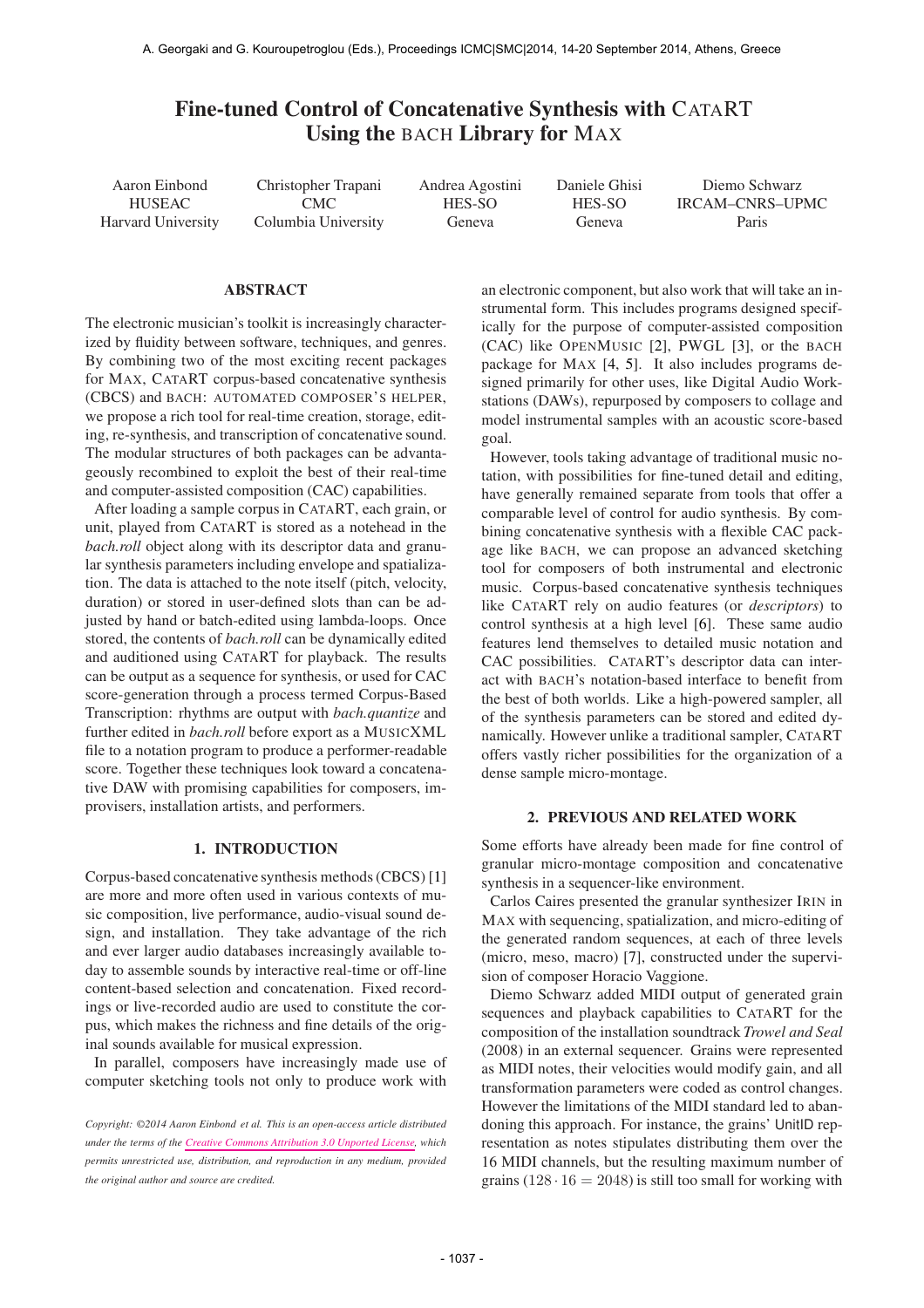large corpora. Further, the control change representation of transformation parameters means they are dissociated from the grains they act upon, as well as lose precision, being mapped and quantized to 7 bit integers.

Instead the present implementation relies on two of the most exciting packages recently developed for MAX: CATART and BACH.

# 2.1 CATART

Corpus-based concatenative synthesis (CBCS) is based on segmentation and description of the timbral characteristics of the sounds in a database or *corpus*, and synthesis by selection of sound segments from the database matching sound characteristics given by the user. It allows one to explore a corpus of sounds interactively or by composing paths in the descriptor space, and to recreate novel timbral evolutions. CBCS can also be seen as a content-based extension of granular synthesis, providing direct access to specific sound characteristics.

It has been implemented in various systems and environments (see overviews of past [8] and present <sup>1</sup> approaches to CBCS) and notably in the interactive sound synthesis system CATART [6].

The CATART software system for MAX realizes corpusbased concatenative synthesis in real-time. It is a modular system based on the freely available FTM&CO extensions<sup>2</sup> [9], providing optimized data structures and operators in a real-time object system. CATART is released as free open source software.<sup>3</sup> There is also a standalone application version of CATART available, <sup>4</sup> and a new version based on the MUBU library<sup>5</sup> for MAX [10].

In addition to its capabilities for real-time synthesis, CATART has been used effectively for real- and deferredtime audio mosaicing and computer-assisted composition [11]. In both cases, a live or recorded audio input target is analyzed and compared to a preloaded corpus according to descriptors chosen and weighted by the user. This process may be termed "Corpus-Based Transcription" and the goal is to create a mosaic of samples form the corpus that best approximates one or more audio features of the target.

## 2.2 BACH

BACH is a library for MAX intended to bring CAC into the real-time world [4, 5]. The basic idea behind BACH is that symbolic score generation and modification is not necessarily an out-of-time activity: it can follow the composer's discovery process in real-time and adapt accordingly. BACH's hierarchic representation of data is directly inspired by the most common Lisp-based CAC environments such as OPENMUSIC [2] or PWGL [3]. BACH's nested lists, where hierarchies are defined via levels of parentheses, are indeed called *llll*s, an acronym for Lisplike linked lists; see Figure 1 for an example. At the same

time, BACH's approach to CAC takes direct inspiration from a digital signal processing model and applies such ideas to notes, chords, scores, and symbols in general.

At the center of the BACH environment are two score editors, *bach.roll* and *bach.score*, which provide flexible interfaces for the representation and modification of musical content. *bach.roll* expresses time in terms of absolute temporal units (namely milliseconds), while *bach.score* expresses time in terms of traditional musical units, and includes notions such as rests, measures, time signature and tempo. Each notation editor is equipped with advanced representation features such as support for microtonal accidentals of arbitrary resolution, variable play rate, and the possibility to associate custom meta-data to notes (see section 3.3). Moreover, editing can be performed both through the interface and with messages, which makes *bach.roll* and *bach.score* suitable for advanced real-time score handling.

## 3. ADVANCED RECOMBINATION OF MODULES

In order efficiently to implement CBCS with CATART and BACH, high-level capabilities of each system must be leveraged for the best performance.

## 3.1 Real-time BACH Usage

BACH is distinguished from other CAC tools by its realtime capabilities, therefore efficiency and cost are primary concerns. However as *bach.roll* and *bach.score* also support the flexibility of a user-friendly interface, they are not the most efficient by default. When real-time performance is a priority, several parameters can be disabled for optimization—undo, redraw during playback, and display of mouse-over legends—by setting the respective parameters maxundosteps, highlightplay, and legend to 0.

## 3.2 Lambda Loops

In computer programming it is often useful to combine two functions, operators, or objects in order to represent a specific sub-class of a wider process. Different programming languages offer different constructs to do this, and Lisp's *lambda functions* are probably among the most specific, powerful, and elegant. They are particularly relevant in the field of CAC because of the use of Lisp-based programming systems. MAX does not explicitly include such a concept; however its underlying callback-based structure easily allows the addition of a similar functionality to externals as well as abstractions. Several BACH modules, especially those implementing iteration-based operations, return single elements (*proposals*) from their rightmost outlet or outlets and expect an immediate return value for that proposal in their rightmost inlet. For example, an object filtering out elements from a list will propose elements one by one, and for each of them expect a return value expressing acceptance or refusal; an object sorting a list will propose pairs of elements, and for each pair expect a return value stating whether the pair is in the desired order or not. Return values are not always booleans: for example, the *bach.mapelem* abstraction proposes list elements

<sup>&</sup>lt;sup>1</sup> [http://imtr.ircam.fr/imtr/Corpus-Based](http://imtr.ircam.fr/imtr/Corpus-Based_Sound_Synthesis_Survey)\_Sound\_Synthesis\_Survey <sup>2</sup> <http://ftm.ircam.fr>

<sup>3</sup> <http://ismm.ircam.fr/catart>

<sup>4</sup> <http://forumnet.ircam.fr/product/catart-standalone>

<sup>5</sup> <http://ismm.ircam.fr/mubu/>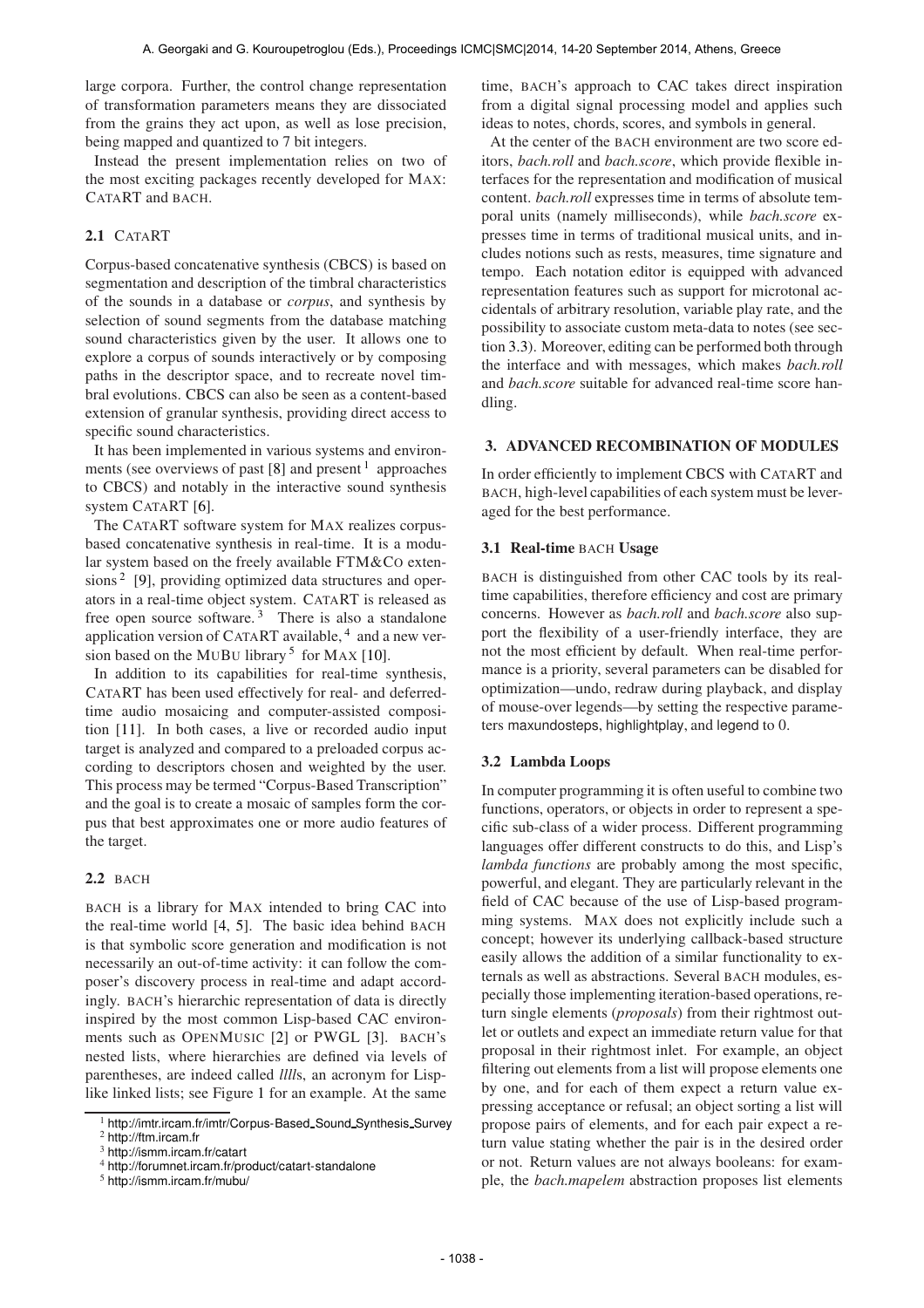

Figure 1: A simple example of a lambda loop: *bach.mapelem* iterates the incoming list up to two levels of depth, outputting elements from the right outlet one by one, and accepting the modified elements in the right inlet. The lambda loop (formed by *bach.flat* and *bach.length*) substitutes, for each sublist found at depth 2, its length.

to be substituted by their respective return values, mimicking Common Lisp's mapcar function (see Figure 1).

The name *lambda loop* has been chosen to identify this kind of conventional construct, as it is meant to provide the BACH user with a behavior replacing Lisp's lambda functions at least for simple cases. The portion of the patch providing this behavior begins and ends on the same object, forming a graphical loop. The outlets and inlets meant to be connected in a lambda loop configuration are called respectively *lambda outlets* and *lambda inlets*. Finally, in a well-engineered object or abstraction lambda loops never cause stack overflows or infinite loops, as lambda inlets are always "cold," meaning in MAX terminology that data they receive do not trigger subsequent callbacks.

#### 3.3 Slots

The BACH notation objects, including *bach.roll*, allow a set of meta-data to be associated with each note, organized in containers called *slots* (see Figure 2). Slots are typed, covering a broad range of data structures including numbers, text, lists, breakpoint functions, matrices, filter definitions, and much more. Each notation object can currently support up to 30 slots per note, addressed by a numeric index or a name. Slot types and names are global: the type and name of the n-th slot are the same for all the notes in the score. However, slot types and names are freely assignable, as are most of the parameters characterizing their behavior (such as ranges, domains, hotkeys, etc.). Slot data can be inspected and edited both graphically and through MAX messages. When a *bach.roll* object plays back the score it contains, it outputs together with each note's data (such as pitch, velocity, duration) all associated slot data; this means that *bach.roll* can be used as an extremely flexible sequencer capable of driving nearly any kind of device or process, including audio DSP processes.

#### 4. IMPLEMENTATION

The outlines of our implementation are traced in Figure 3 and described below.



Figure 2: Each note in *bach.roll* stores pitch in MIDIcents, onset, duration, velocity, and a list of further synthesis data and metadata contained in slots. The image shows an open slot window, containing a breakpoint function.



Figure 3: Flowchart for transcription, sequencing, and notation with CATART and BACH.

#### 4.1 Recording CATART Synthesis with BACH

CATART is stocked with a corpus of audio, and synthesis is performed through gestural control of *catart.lcd* (with a mouse, tablet, or other controller), direct querying of *catart.select* according to a desired descriptor (like NoteNumber) or querying by a sequence of descriptors in time (as in an audio mosaicing task). Each CATART *grain* is stored in a *bach.roll* "score" as a notehead with its associated descriptors. The displayed pitch corresponds either to CATART's pitch estimate (NoteNumber) or to the pitch meta-data imported from sample filename (the userdefined descriptor FilenameNoteNumber).

Further synthesis parameters are recorded directly to *bach.roll*: onset, determined by the time elapsed since the start of transcription; velocity, converted from CATART's Loudness estimate; and duration, corresponding to the performed length of the grain (which may differ from the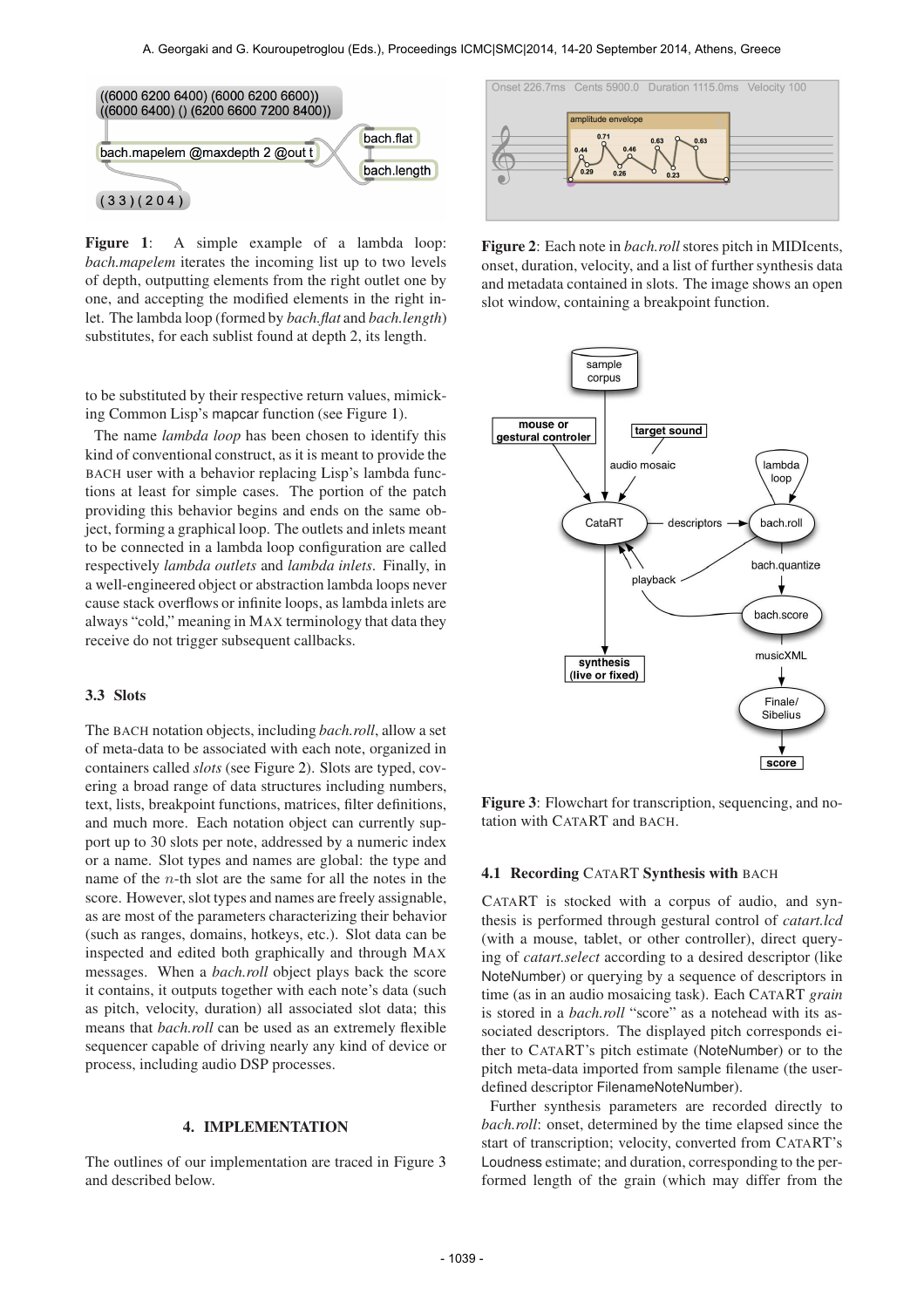

Figure 4: A CATART unit is stored as a note in *bach.roll* including descriptor data contained in slots. In the first image slot contents are displayed as values attached to the note, while the second shows a slot window open for editing, in this case a floating point slider controlling gain.

length segmented by CATART on import).

On playback, the score represented by BACH is played sequentially, and each note will trigger one grain in CATA-RT transformed according to the parameters represented by and attached to the note using BACH slots. Grains are spatialized according to parameters saved in slots as well.

## 4.2 Filling Slots

We use BACH slots to store the identification and playback parameters of each CATART grain: most importantly UnitID, the grain's unique index in the corpus, which can be used by CATART to look up any of the grain's stored descriptor data. Further granular synthesis parameters may also be stored in slots: as these are chosen dynamically by the CATART user during synthesis, they cannot be otherwise retrieved from CATART's stored descriptor values. These parameters include azimuth (in degrees), attack and release times (ms), gain (dB), and reverse flag (0 or 1).

While CATART allows the user to select random granular synthesis parameters by specifying the random variation of grain length, transposition, gain, and panning, we prefer to set these values to 0 and instead control them directly outside of CATART. This allows the data recorded from CATART in *bach.roll* to be completely reproducible on playback (see Figure 4).

## 4.3 Live Editing of *bach.roll*

The *bach.roll* object offers a range of intuitive possibilities for editing CATART's transcribed output. Notes can be deleted, dragged vertically for transposition or horizontally to change onset times. Durations can be lengthened or shortened by resizing the tails of each notehead. A selection of *bach.roll* can be shifted or stretched (in time or in pitch) by using dilation rectangles (see Figure 5). They are obtained by selecting a portion of *bach.roll* and pressing the Command (Macintosh) or Control (Windows) key before releasing the mouse button. All of these changes take effect on playback. Significantly, the stored and manually edited transposition and duration are independent of the separately stored NoteNumber and Duration of the CATA-



Figure 5: The dilation rectangle allows musical content to be stretched in pitch or time.

RT units themselves, allowing for comparison of the desired values with the original sample.

## 4.4 Batch Editing

Beyond pitches and onsets that can be graphically edited with the dilation rectangle, other granular synthesis parameters can be batch-edited using lambda loops. Any of the stored playback data or slot values may be altered by either a uniform addition or a percentage change. This is particularly useful to refine envelope shapes, gain, and spatialization parameters post-synthesis. <sup>6</sup>

## 4.5 Playback

Playback takes advantage of the native sequencing capabilities of the *bach.roll* object. As each note in the roll is triggered, its associated data is unpacked and sent to CATA-RT's synthesis module. The recorded playback parameters are reproduced before sending the UnitID as the final step, triggering the playback of the corresponding grain.

## 5. MUSICAL RESULTS

## 5.1 Generating an Orchestral Score

Using CATART and BACH, a full orchestral score can now be automatically generated, subjectively edited, and efficiently exported to a music notation program for further alteration. To this end, a corpus of orchestral samples is imported into CATART, which is then used to synthesize a concatenative montage. The montage could be produced using a gestural controller like a mouse or drawing tablet, or it could be the result of an audio mosaic where audio descriptors are compared to a target sound (Corpus-Based Transcription, see section 2.1), for example an ambient field recording. Whatever the source, the CATART synthesis is recorded in *bach.roll* and saved for further manipulation.

## *5.1.1 Targeted Transposition*

For contexts in which pitch-based sounds are favored, *targeted transposition* mode can be activated, in which CATA-RT transposes each unit to match a targeted NoteNumber. As mentioned above, *bach.roll* stores information to retrieve both the original pitch of the sample as well as the transposed pitch, so the user can make further adjustments.

<sup>6</sup> A demonstration of these editing possibilities can be viewed at <https://vimeo.com/90281614>.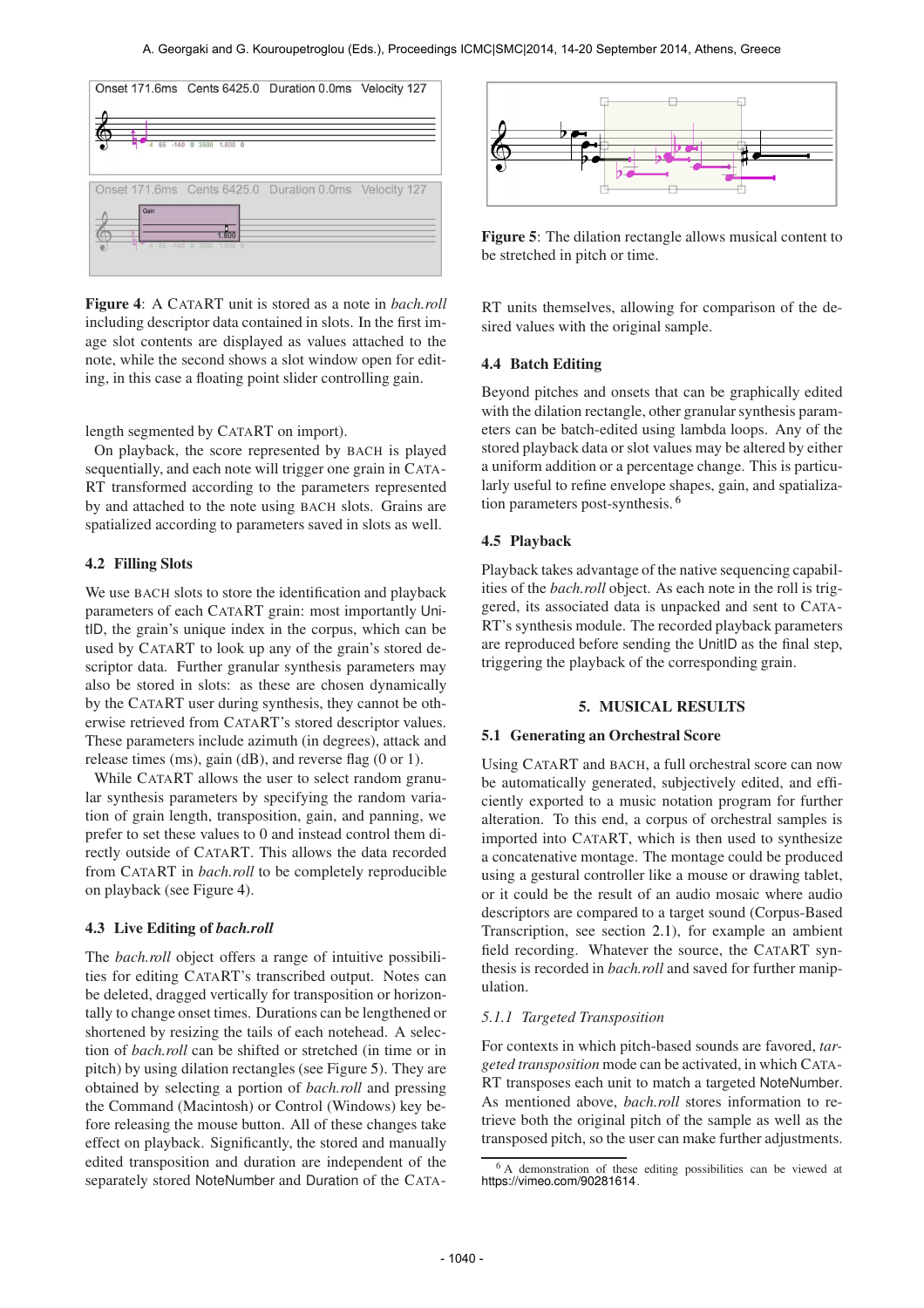## *5.1.2 bach.score and bach.quantize*

After subjectively editing the data in *bach.roll*, *bach.quantize* is used to transcribe the sequence into traditional rhythmic notation with *bach.score*. At each stage, the roll or score can be played back in real-time through CATART, allowing immediate evaluation of the sonic results. Individual notes or units can also be played back one at a time (by highlighting the note and pressing "v" for *evaluate* and using the Command or Control key plus the arrow keys to navigate between adjacent notes) for detailed listening to individual samples. Before the quantization step, notes can be moved and distributed to different staves, for example to divide material between multiple instrumental parts. *bach.quantize* then presents several advantages over its predecessor in OPENMUSIC, including handling of grace notes, the possibility to define the minimal units of the quantization adaptively depending on the density of musical events, and accommodation of contrapuntal tempo changes including *accelerandi* and *decelerandi*. 7

## *5.1.3* MUSICXML *Export*

From *bach.score*, the message exportxml exports the data to a MUSICXML file readable by notation programs FI-NALE and SIBELIUS. Upon import further subjective editing is necessary to produce a performance-ready score, for example by adding human-readable dynamics, performance technique text, and other indications not adequately exported through MUSICXML. However the process is much accelerated compared to export with MIDI or by hand. This process was used to produce Aaron Einbond's *Endangered Sound*, five pieces for orchestra with field recordings (2013).

## 5.2 *bach.roll* as a Sequencer

Stored *bach.roll* objects also permit detailed control of synthesis, analogous to a highly flexible sequencer with fine control of playback and synchronization with real-time processes.

## *5.2.1 SoundSet Control*

CATART is capable of dividing corpora into multiple SoundSets, groups of units that correspond to user-defined criteria such as instrument, source type, or source directory. The *soundset-control* module allows these groups of samples to be enabled or disabled, as well as for separate synthesis parameters to be applied to each SoundSet (see Figure 6). The possibility of altering envelope, gain, and spatialization parameters for subsets of the corpus, as well as for dynamic interpolations between these settings, allows for a much more detailed control over the synthesized result. SoundSets can be automatically segregated into separate staves in *bach.roll*, for a clear visualization of CATART's output, and facilitating the independent editing of slots corresponding to each SoundSet.



Figure 6: A *soundset-control* module allows granular synthesis parameters for separate SoundSets to be edited and stored for playback.

## *5.2.2 Spatialization*

For spatialization purposes, we record for each unit an azimuth value, corresponding to the panning position, as well as a standard deviation value. This allows a stored *bach.roll* to be compatible with multiple spatialization modules and configurations. The multichannel synthesis module distributed with CATART (*catart.synthesis.multi~*) receives for each unit a list of amplitudes for all output channels, as output by the spatializing tool *vbap*, and outputs to the GABOR overlap–add object (*gabor.ola~*) to control the spatial position of an arbitrary number of simultaneous grains. These tools were central to the composition of Christopher Trapani's *Writing Against Time* for two pianos, two percussionists and live electronics (2014).

With the change of a few arguments, the multichannel output can be reconfigured to accommodate a new setup, with the same *bach.roll* providing spatialization data. This adaptability is a major advantage over performing with multichannel soundfiles, avoiding the need to re-render in the new speaker configuration. Further spatialization parameters, for *vbap* or other tools, such as distance, spread, and elevation, could also be stored in slots.

## 6. CONCLUSIONS

## 6.1 Advantages of Real-time

Combining tools conceived for CAC and live concatenative synthesis in a single streamlined process, the distinction between real- and deferred-time applications begins to blur. Our results point toward a corpus-based concatenative DAW, allowing both high-level control of synthesis and a convenient user interface. The speed with which the user can audition, edit, and re-audition audio, from single grains to long sequences, offers dynamic feedback for a creative workflow where listening takes a central role.

In the context of fixed-electronic synthesis, BACH storage presents several advantages over writing the results of CATART synthesis directly to *sfrecord~*. The *bach.roll* object allows spatialization data to be easily written, stored,

 $7$  For a demonstration of this process from synthesis to quantization, please see <https://vimeo.com/89840740>.